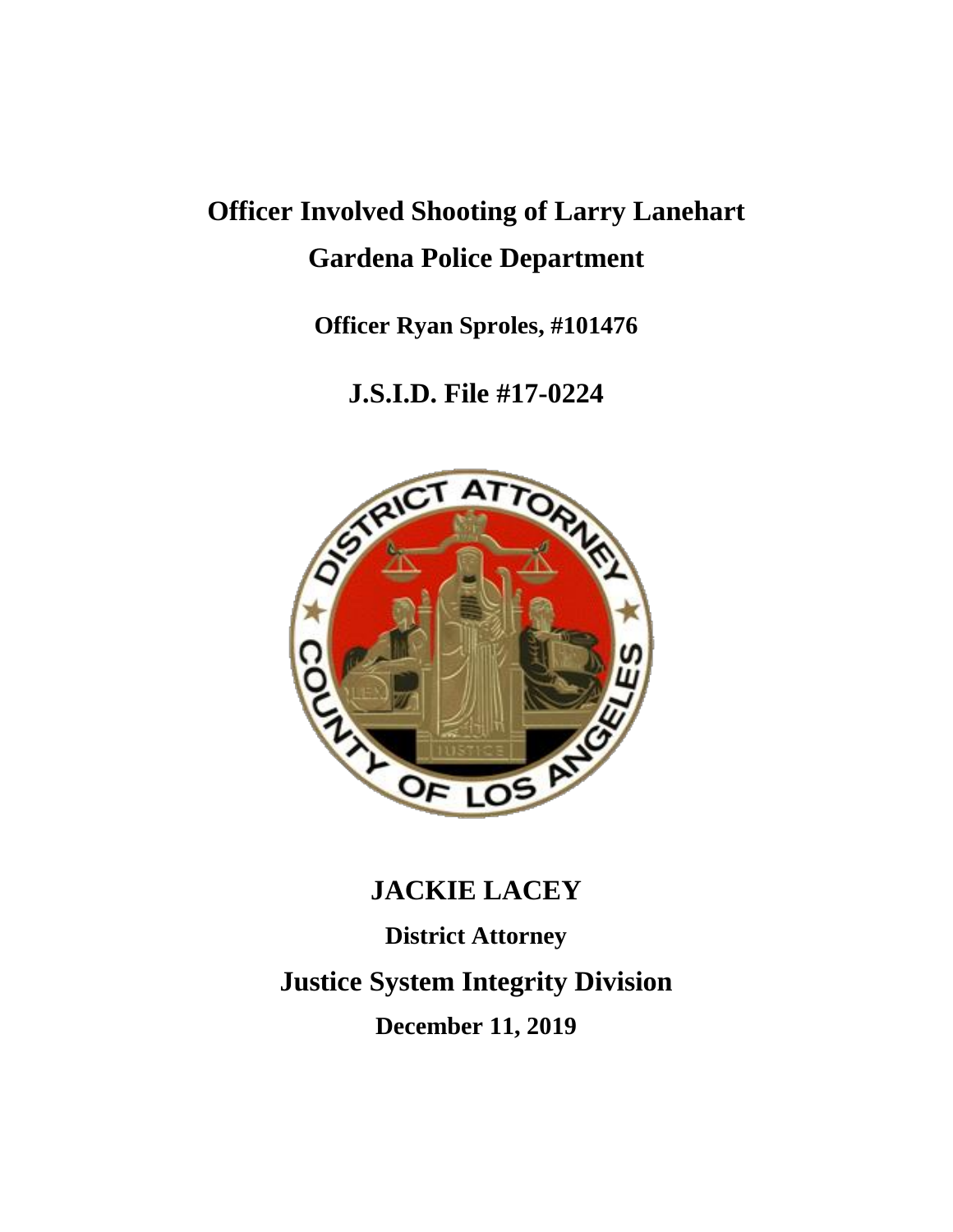#### **MEMORANDUM**

| TO:             | <b>CHIEF THOMAS KANG</b><br>Gardena Police Department<br>1718 West 162nd Street<br>Gardena, California 90247                                     |
|-----------------|--------------------------------------------------------------------------------------------------------------------------------------------------|
|                 | <b>CAPTAIN KENT WEGENER</b><br>Los Angeles County Sheriff's Department<br>Homicide Bureau<br>1 Cupania Circle<br>Monterey Park, California 91755 |
| FROM:           | <b>JUSTICE SYSTEM INTEGRITY DIVISION</b><br>Los Angeles County District Attorney's Office                                                        |
| <b>SUBJECT:</b> | <b>Officer Involved Shooting of Larry Lanehart</b><br>J.S.I.D. File #17-0224<br>L.A.S.D. File #017-00043-3199-055                                |
| DATE:           | December 11, 2019                                                                                                                                |

The Justice System Integrity Division of the Los Angeles County District Attorney's Office has completed its review of the April 30, 2017, non-fatal shooting of Larry Lanehart by Gardena Police Department (GPD) Officer Ryan Sproles. We have determined that Officer Sproles acted in lawful self-defense when he fired his weapon at Larry Lanehart.

The District Attorney's Command Center was notified of this shooting on April 30, 2017, at approximately 2:27 p.m. The District Attorney Response Team responded to the scene and was given a briefing and walk-through by Los Angeles County Sheriff's Department (LASD) Detective Bob Kenney.

The following analysis is based on reports and other materials, including recorded interviews of witnesses, 9-1-1 calls, radio communications, body-worn videos, dash camera videos, traffic camera videos, and photographs submitted to this office by LASD Homicide Bureau. The voluntary statement of Officer Sproles was considered in this analysis.

#### **FACTUAL ANALYSIS**

On April 30, 2017, at approximately 11:00 a.m., Larry Lanehart and his fiancée, Erica W., engaged in a verbal argument in their apartment. Erica W., along with her three young children from another relationship, left the apartment and drove to a nearby church located on Denker Avenue in Gardena. Shortly thereafter, Lanehart drove to the same church in his Chevrolet Malibu. Lanehart continued arguing with Erica W. on the street outside the church. Erica W.'s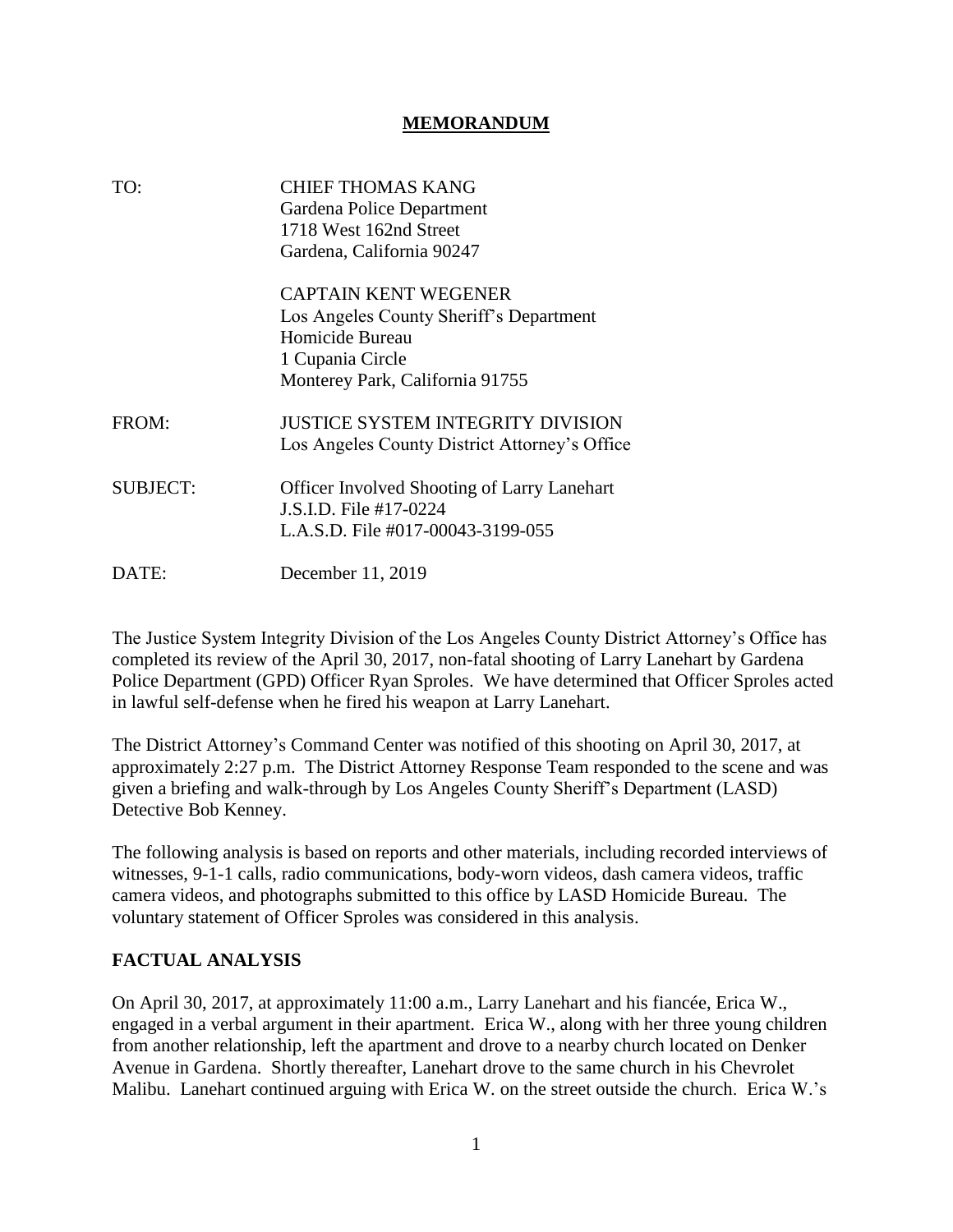children ran out of the car and into the church. Lanehart took Erica W.'s cell phone so she could not call the police.

At approximately 11:43 a.m., two separate witnesses called 9-1-1 and reported a disturbance in front of the church. One caller told the dispatcher he saw children running from a car, and another described it as a domestic dispute. Sproles responded to the call for service. At approximately 11:46 a.m., Sproles arrived at the church driving a distinctively marked black and white police car and wearing a distinctively marked police uniform. Sproles did not have a partner officer in his car. Sproles was equipped with a body-worn camera and his car was equipped with a dash camera.

As Sproles arrived, Lanehart reversed his car into a parked car on Denker Avenue, and Lanehart proceeded to quickly drive south on Denker Avenue. Videos from Sproles' dash camera and Gardena traffic cameras at several intersections show that Sproles followed Lanehart south on Denker Avenue. Lanehart failed to stop at the stop sign as he turned right onto  $162<sup>nd</sup>$  Street. Lanehart failed to stop for a red light as he turned right onto Western Avenue going northbound. Sproles activated his emergency lights and siren as he approached Western Avenue in an attempt to conduct a traffic stop. At times, Lanehart travelled at approximately 80 miles per hour in a 35 miles per hour zone as he weaved through moderate traffic. 1 Lanehart drove through another red light at the intersection of Western Avenue and Redondo Beach Boulevard. As Lanehart approached the intersection of Western Avenue and Marine Avenue, he collided with another car and his car skidded into the curb past the northeast corner of the intersection. Approximately one minute elapsed from the time Sproles activated his police car's lights and sirens until Lanehart crashed and disabled his car.

Within approximately ten seconds after the collision, Sproles stopped his police car behind the driver side of Lanehart's car. Lanehart exited his car and faced Sproles. Sproles radioed information about his location and the collision. Sproles exited his car, pointed his service weapon at Lanehart, and loudly commanded him to get on the ground. Simultaneously, Lanehart yelled back at Sproles, and then knelt by his open driver door.

 $\overline{a}$ 

<sup>1</sup> Lanehart's speed is estimated based on Sproles' speed as indicated by his police car dash camera software.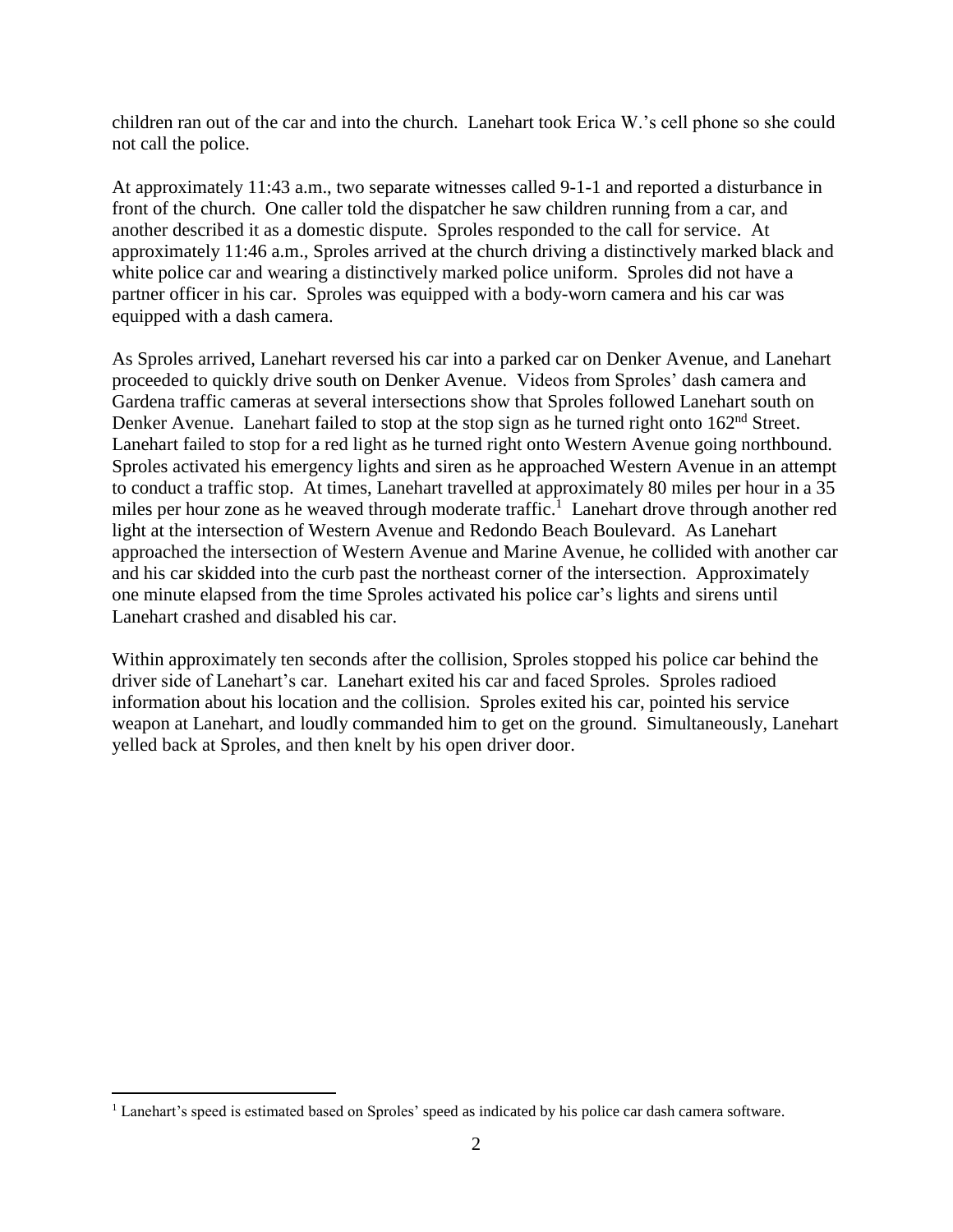

Lanehart exited his car.



Lanehart knelt on one knee after Sproles ordered him to get on the ground.

After Lanehart knelt, Sproles started to say something else into his radio when Lanehart looked into the passenger compartment of his car and reached for something with his left hand. Sproles fired seven rounds from his service weapon, a .45 caliber Glock, at Lanehart. Lanehart leapt into his car and exited through the front passenger side door yelling with his hands  $up.^2$  Lanehart was grazed by a bullet on his right forearm causing a minor injury. Lanehart was arrested without further incident.

Lanehart was unarmed and there were no weapons in his car. Two cell phones, one of which belonged to Erica W., were located on the driver seat cushion. Each one of the seven rounds Sproles fired impacted the driver side of Lanehart's car.

 $\overline{a}$ 

<sup>&</sup>lt;sup>2</sup> Neither the body-worn, nor the dash cameras captured audio with sufficient clarity to understand Lanehart's words immediately prior to or after the shooting.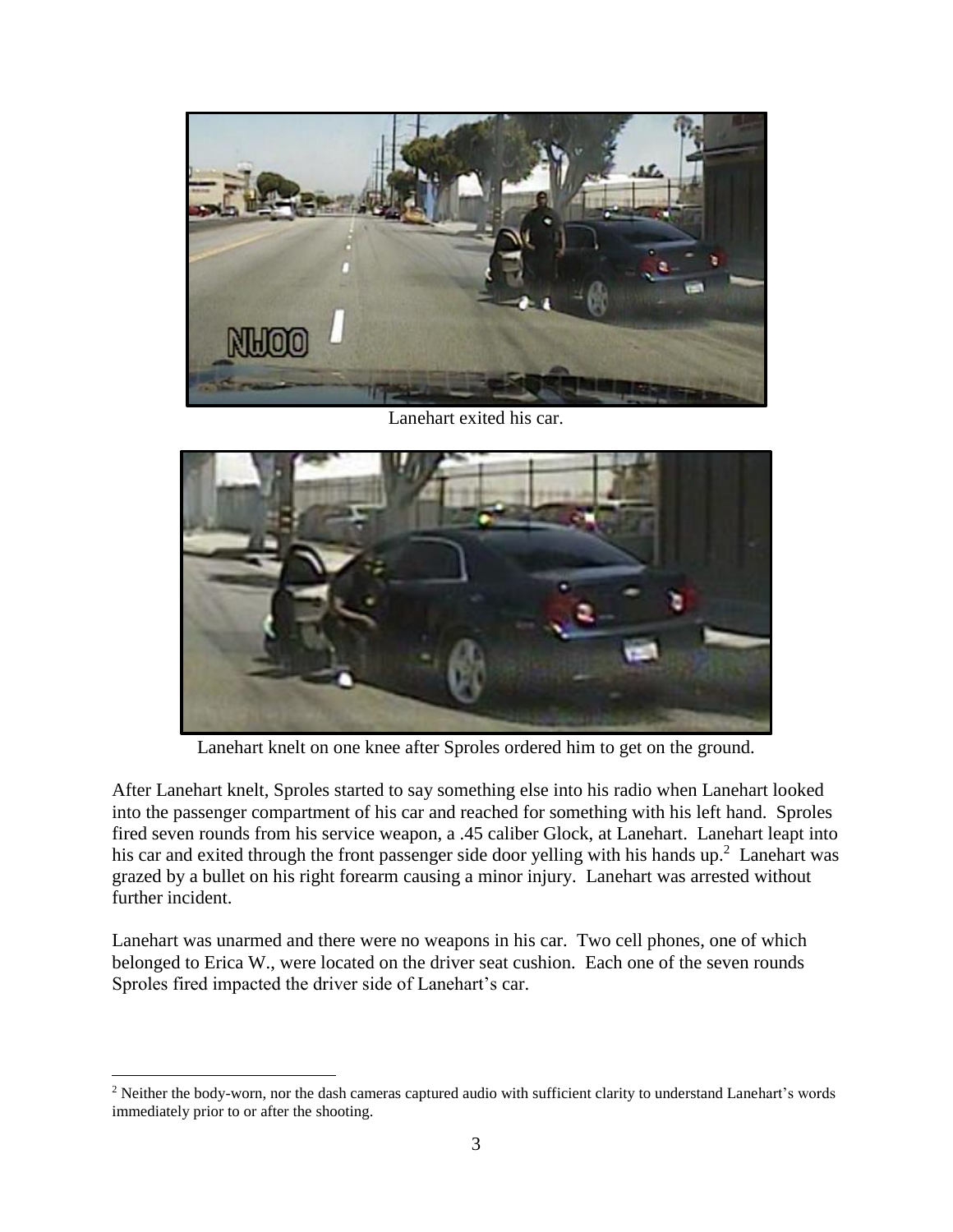

Lanehart looked and reached inside his car moments before Sproles fired his service weapon.



Lanehart looked back at Sproles before he fired his service weapon.



Lanehart entered his car after Sproles started shooting.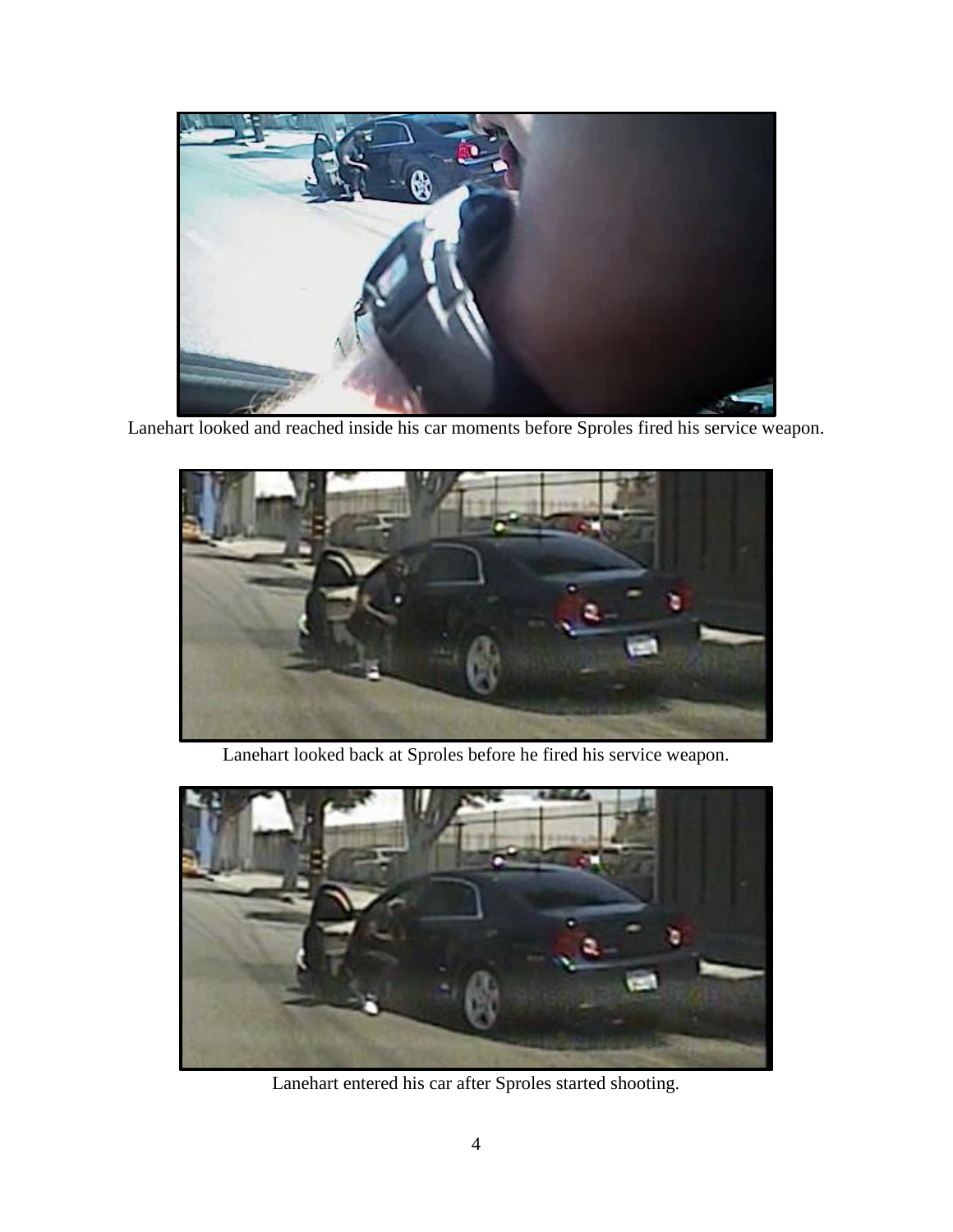#### **Statement of Officer Sproles**

Sproles was interviewed by LASD investigators after he reviewed his body-worn and dash camera videos. Sproles stated that when he arrived to the church, several pedestrians directed his attention to Lanehart's car driving away at a high rate of speed. As he saw Lanehart driving away, a woman told him, "He just hit my car!" Sproles saw Lanehart run a stop sign and continue to drive erratically. He saw Lanehart almost crash into other cars as Lanehart ran a red light turning northbound on Western Avenue. Sproles activated his lights and siren and followed Lanehart at speeds of up to "the high 80's" until Lanehart crashed.

After the crash, Sproles believed Lanehart's car was disabled. Sproles intended to do a felony traffic stop and he was going to wait for back-up, but Lanehart exited his car. Sproles also exited his car and heard Lanehart make some comments about "killing" somebody or something while looking at him. Sproles ordered him to get on the ground and "had him at gunpoint the whole time." Sproles "never told him anything about his hands." Lanehart put one knee on the ground and "scooted closer to the open doorjamb of his car while staring at [Sproles]." Lanehart had his left hand near the driver seat of his car, inside the car, and out of Sproles' view. "Within a couple of seconds he looks inside his car and reaches, like leans and reaches further into his car . . ." Sproles "thought he was going to pull out a gun and shoot." Sproles believed Lanehart "was going to reach in and get his gun and engage [him] in a gun battle." In response, Sproles fired his service weapon.

#### **Statement of Larry Lanehart**

LASD investigators interviewed Lanehart on the afternoon of the shooting. He stated that he had an argument with Erica W. at their apartment. Erica W. left their apartment with her children and drove to a church, and shortly thereafter he drove to the church to speak with her. Lanehart continued arguing with Erica W. while she was seated in her car, which was parked in the street by the church. Lanehart took Erica W.'s cell phone because he did not want her to call the police. He stated that he returned to his car and reversed into another car as he drove away.

Lanehart stated that at some point he saw a police car with its lights activated following him, but that he did not stop. He stated that he was driving too fast and got into a car accident at the intersection of Marine Avenue. When his car came to a stop, Lanehart said the officer shot him one time for "no reason" while he was still seated inside his car. After the shot was fired, he exited the passenger side of his car and surrendered. Lanehart denied exiting his car after he collided with the other car before Sproles fired his service weapon.

#### **Statement of John M.**

John M. was driving north on Western Avenue and approaching Marine Avenue when he heard a siren and pulled over. He watched as Lanehart collided with another car. He saw Sproles' police car come to a stop behind Lanehart's car. Lanehart "jumped out" of the car and yelled, "Shoot me! Kill me!" He saw Lanehart turn back and reach in the car after the officer told him to get on the ground. He believed the officer "did everything right."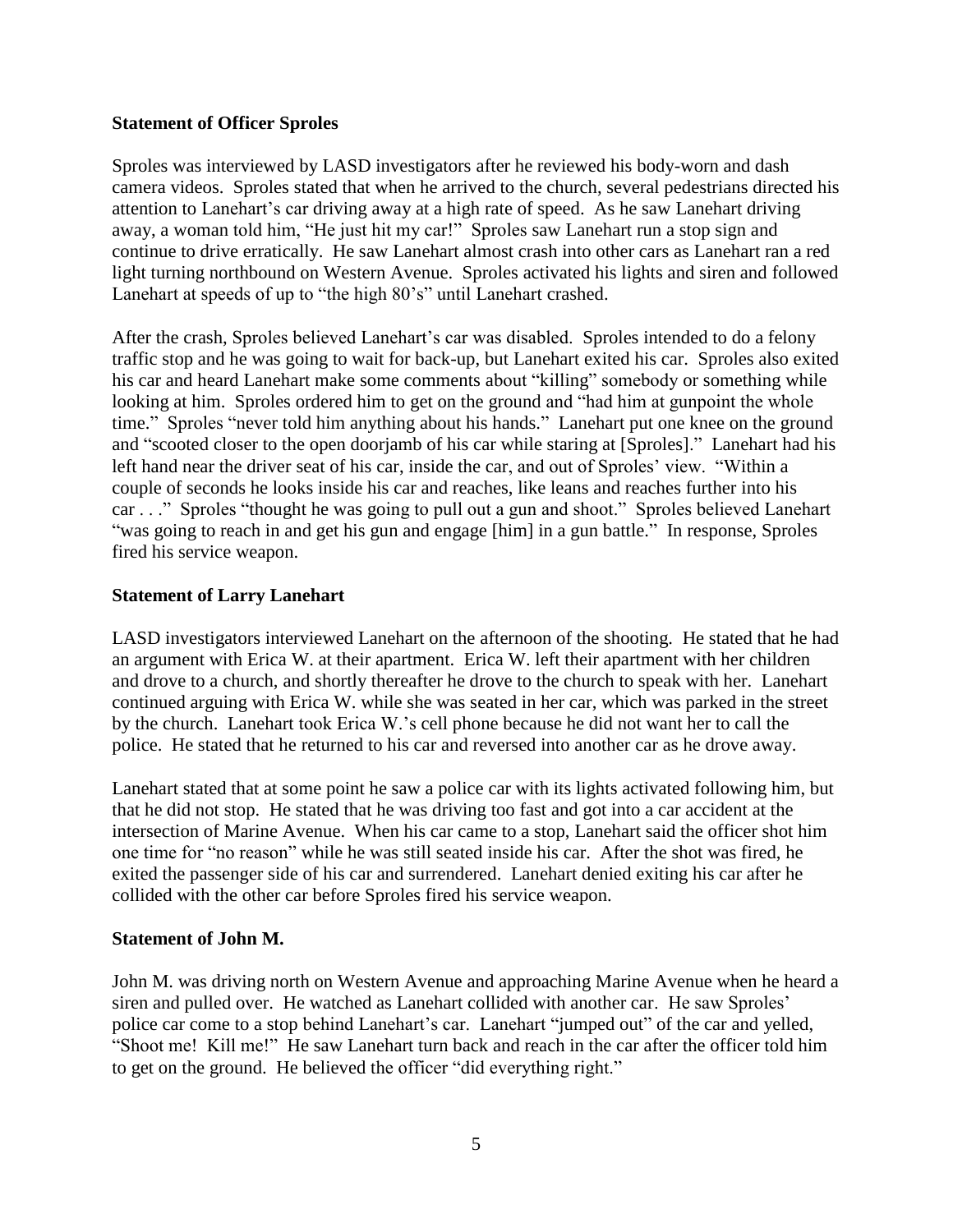#### **Statement of Myrtle B.**

Myrtle B. was driving north on Western Avenue when she heard sirens approaching. She was pulling over when Lanehart crashed into her car. She saw Lanehart get out of the car, and the "officer said something to him." Lanehart bent down and reached into the car. She believed Lanehart was reaching for a gun, and "that's when they shot because they probably thought the same thing."

#### **Statement of Gilbert B.**

Gilbert B. was asleep in the business adjacent to where Lanehart's car became disabled. He was awakened by the collision and the sound of Lanehart's car scraping the pavement as it skidded to a stop. He then heard one voice say, "Get on the ground! Get on the ground!" followed by another voice saying, "I want to commit suicide! I want to kill myself!" Immediately thereafter, he heard four gunshots, and more yelling. When he looked outside, Lanehart was already handcuffed.

#### **LEGAL ANALYSIS**

California law permits any person to use deadly force in self-defense or in the defense of others if he actually and reasonably believed that he or others were in imminent danger of great bodily injury or death. CALCRIM No. 3470. In protecting himself or another, a person may use that amount of force which he believes reasonably necessary and which would appear to a reasonable person, in the same or similar circumstances, to be necessary to prevent imminent injury. *Id*. If the person's beliefs were reasonable, the danger does not need to have actually existed. *Id*.

In California, the evaluation of the reasonableness of a police officer's use of deadly force employs a reasonable person acting as a police officer standard, which enables the jury to evaluate the conduct of a reasonable person functioning as a police officer in a stressful situation. *People v. Mehserle* (2012) 206 Cal.App.4th 1125, 1146.

In evaluating whether a police officer's use of deadly force was reasonable in a specific situation, it is helpful to draw guidance from the objective standard of reasonableness adopted in civil actions alleging Fourth Amendment violations. "The 'reasonableness' of a particular use of force must be judged from the perspective of a reasonable officer on the scene, rather than with the 20/20 vision of hindsight… The calculus of reasonableness must embody allowance for the fact that police officers are often forced to make split-second judgments—in circumstances that are tense, uncertain, and rapidly evolving—about the amount of force that is necessary in a particular situation." *Graham v. Connor* (1989) 490 U.S. 386, 396-397.

Lanehart escalated an argument with his fiancée that began inside their apartment to a public street in front of a nearby church. Two persons called the police to report what they believed was a domestic disturbance with children involved. Lanehart took his fiancée's phone so that she would not call the police before driving away. When Sproles arrived in response to the 9-1-1 calls, Lanehart collided into a parked car, and then intentionally evaded Sproles' marked police car. Lanehart drove recklessly on city streets by speeding and running stop signs and red lights.